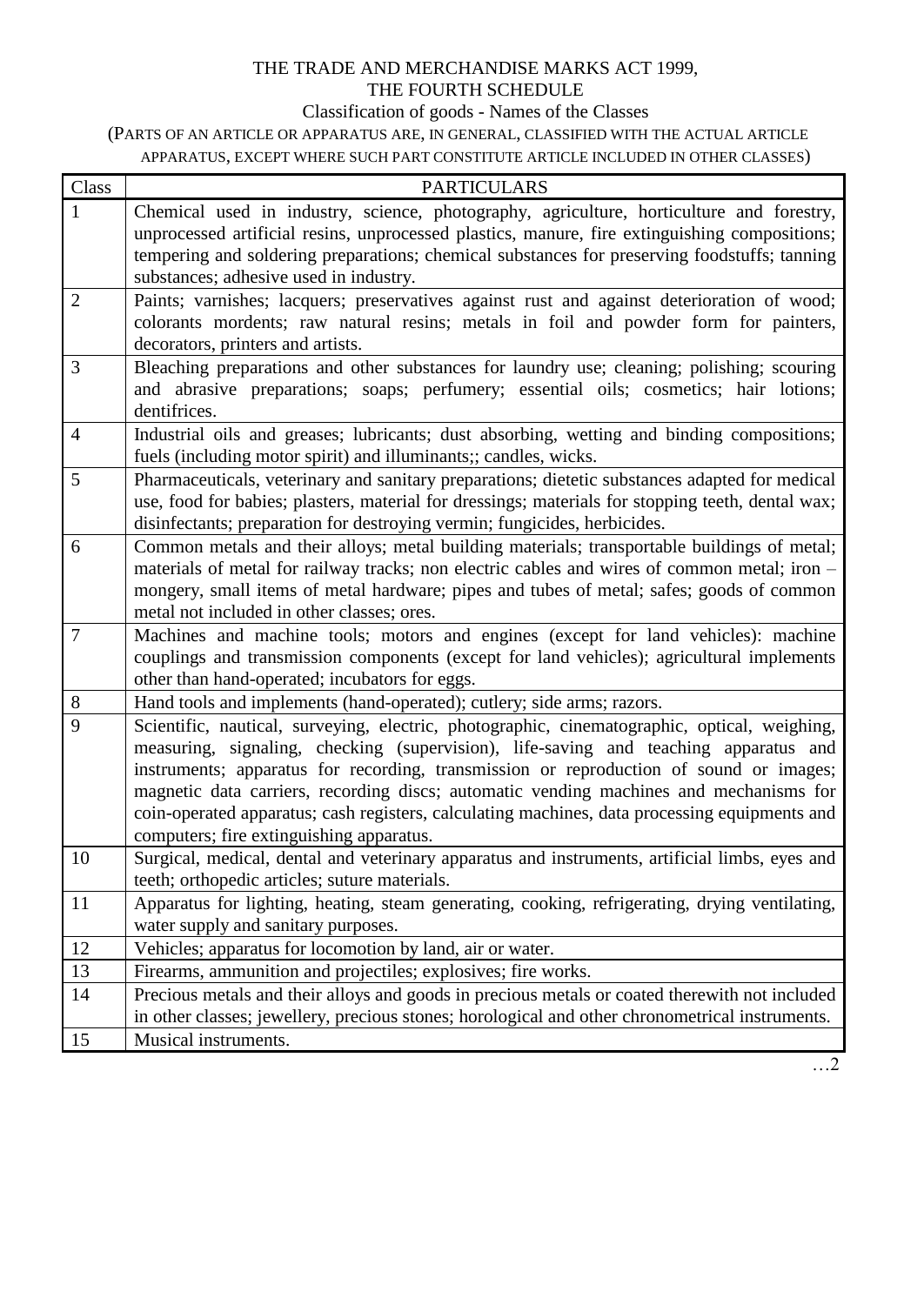| Class  | <b>PARTICULARS</b>                                                                                                                                                                                                                                                                                                                                                                                                                                                                  |
|--------|-------------------------------------------------------------------------------------------------------------------------------------------------------------------------------------------------------------------------------------------------------------------------------------------------------------------------------------------------------------------------------------------------------------------------------------------------------------------------------------|
| 16     | Paper, cardboard and goods made from these materials, not included in other classes; printed<br>matter, bookbinding material; photographs; stationery; adhesives for stationery or household<br>purposes; artists' materials; paint brushes; typewriters and office requisites (except furniture);<br>instructional and teaching materials (except apparatus); plastic materials for packaging (not<br>included in other classes), -playing cards; printers' type; printing blocks. |
| 17     | Rubber guttapercha, gum, asbestos, mica and goods made from these materials and not included<br>in other classes; plastics in extruded from for use in manufacture; packing, stopping and<br>insulating materials; flexible pipes, not of metal.                                                                                                                                                                                                                                    |
| 18     | Leather and imitations of leather, and goods made of these materials and not included in other<br>classes; animal skins, hides, trunks and traveling bags; umbrellas, parasols and walking sticks;<br>whips, harness and saddlery.                                                                                                                                                                                                                                                  |
| 19     | Building materials, (non-metallic), non-metallic rigid pipes for building' asphalt, pitch and<br>bitumen; non-metallic transportable building; monuments, not of metal.                                                                                                                                                                                                                                                                                                             |
| 20     | Furniture, mirrors, picture frames; goods (not included in other classes) of wood, cork, reed,<br>cane, wicker, horn, bone, ivory, whalebone, sliell, amber, mother-or-perarl, meerschaum and<br>substitutes for all these materials, or of plastics.                                                                                                                                                                                                                               |
| 21     | Household or kitchen utensils and containers (not of precious metal or coated therewith); combs<br>ind sponges; brushes (except paints brushes); brush making materials; articles for cleaning<br>purposes; steelwool, unworked or semi-worked glass (except glass used in building); glassware,<br>porcelain and earthenware not included in other classes.                                                                                                                        |
| 22     | Ropes, string, nets, tents, awnings, tarpaulins, sails, sacks, and bags (not included in other<br>classes) padding and stuffing materials (except rubber or plastics), Raw fibrous textile materials.                                                                                                                                                                                                                                                                               |
| $23\,$ | Yarns and threads, for textile use.                                                                                                                                                                                                                                                                                                                                                                                                                                                 |
| 24     | Textiles and textile goods, not included in other classes; bect and table covers.                                                                                                                                                                                                                                                                                                                                                                                                   |
| 25     | Clothing, footwear, headgear.                                                                                                                                                                                                                                                                                                                                                                                                                                                       |
| 26     | Lace and embroidery, ribbons and braid; buttons; hooks and eyes, pins and needles; artificial<br>flowers.                                                                                                                                                                                                                                                                                                                                                                           |
| 27     | Carpets, rugs, mats and matting, linoleum and other materials for covering existing floors; wall<br>hangings (non-textile).                                                                                                                                                                                                                                                                                                                                                         |
| 28     | Games and playthings, gymnastic and sporting articles not included in other classes; decorations<br>for Christmas trees.                                                                                                                                                                                                                                                                                                                                                            |
| 29     | Meat, fish, poultry and game; meat extracts; preserved, dried and cooked fruits and vegetables;<br>jellies, jams, fruit sauces; eggs, milk and milk products; edible oils and fats.                                                                                                                                                                                                                                                                                                 |
| 30     | Coffee, tea, cocoa, sugar, rice, tapioca, sago, artificial coffee; flour and preparations made from<br>cereals, bread, pastry and confectionery, ices; honey, treacle, yeast, baking powder; salt, mustard;<br>vinegar, sauces (condiments), spices; ice.                                                                                                                                                                                                                           |
| 31     | Agricultural, horticultural and forestry products and grains not included in other classes; live<br>animals; fresh fruits and vegetables; seeds, natural plants and flowers; foodstuffs for animals,<br>malt.                                                                                                                                                                                                                                                                       |
| 32     | Beers, mineral and aerated waters and other non-alcoholic drinks; fruit drinks and fruit juices;<br>syrups and other preparations for making beverages.                                                                                                                                                                                                                                                                                                                             |
| 33     | Alcoholic beverages (except beers).                                                                                                                                                                                                                                                                                                                                                                                                                                                 |
| 34     | Tobacco, smokers' articles, matches.                                                                                                                                                                                                                                                                                                                                                                                                                                                |

## **SERVICES**

| 35 | Advertising, business management, business administration, office functions. |
|----|------------------------------------------------------------------------------|
| 36 | Insurance, financial affairs; monetary affairs; real estate affairs.         |
| 37 | Building construction; repair; installation services.                        |